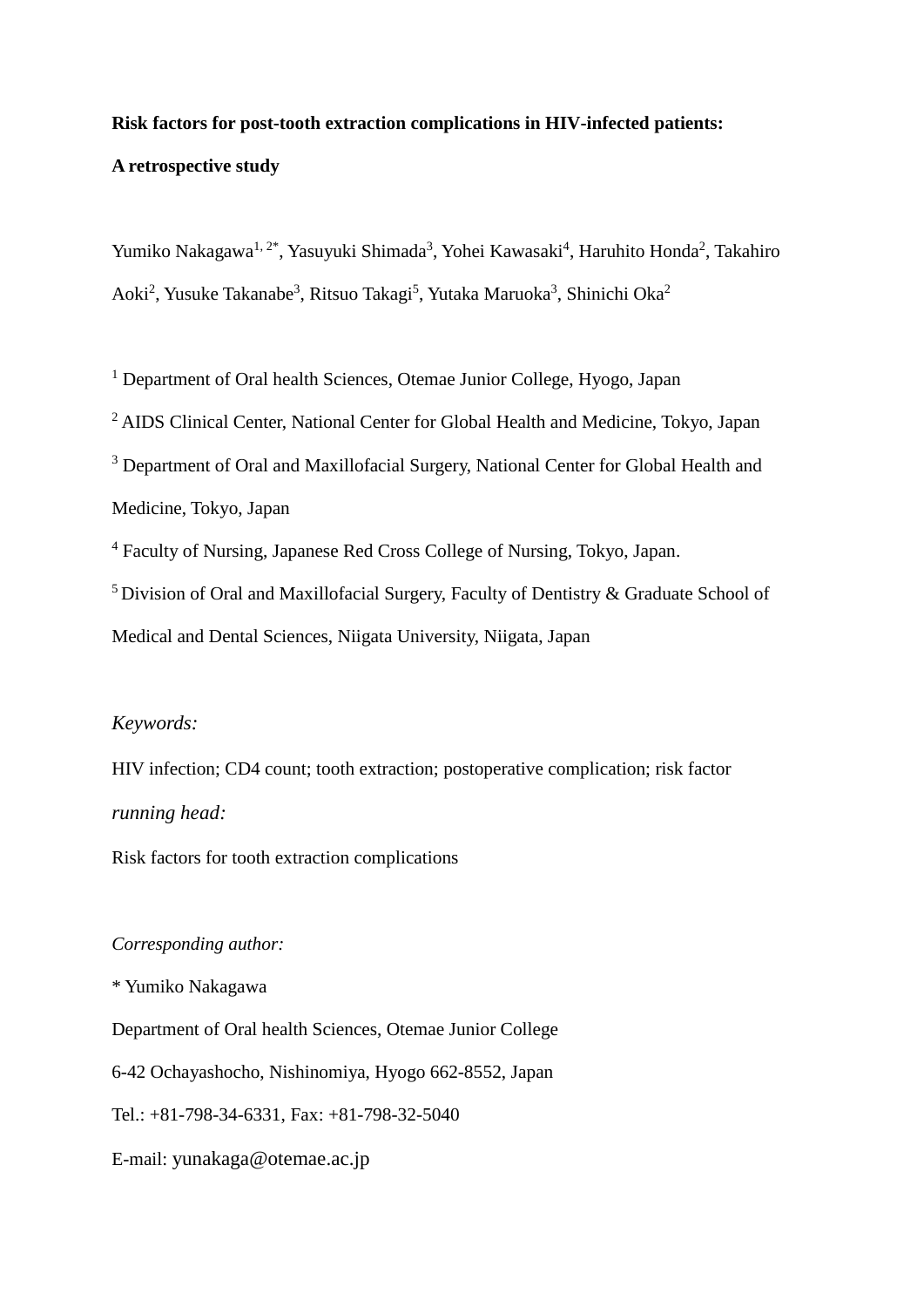**SUMMARY:** To assess the rate and risk factors of postoperative complications following tooth extraction in HIV-infected patients by CD4 count. The study subjects were 231 HIV-infected patients who underwent tooth extraction at our institution between January 2007 and December 2011. Results of blood test, underlying diseases, surgical site, extraction method, and postoperative complications were obtained from the medical records. The risk factors potentially involved in postoperative complications were analyzed by multivariate logistic regression. Patients were divided into two groups, 61 (26%) patients with CD4 count of  $\langle 200 \rangle$  /μL, and 170 (74%) patients with  $\geq$  200 /μL. Of the 231 patients, 12 (5.2%) developed postoperative complications (alveolar osteitis, n=10; surgical site infection, n=2). The rate of complications was not different between the CD4<200 /μL group (1.6%), and the CD4≥200 /μL group (6.5%) (adjusted odds ratio (aOR): 9.328, 95% confidence interval (CI):  $(0.470, 185.229), p=0.1431$ . Surgical extraction method with bone excavation, but not CD4 count, were identified as risk factors for post-extraction complications (aOR: 22.037, 95%CI:  $(1.519, 319.617), p=0.0234$ . A low CD4 count is not a risk factor for post-extraction complications in HIV-infected patients. We advise that tooth extraction should be performed based on dental/oral condition, rather than delayed until improvement of CD4 count.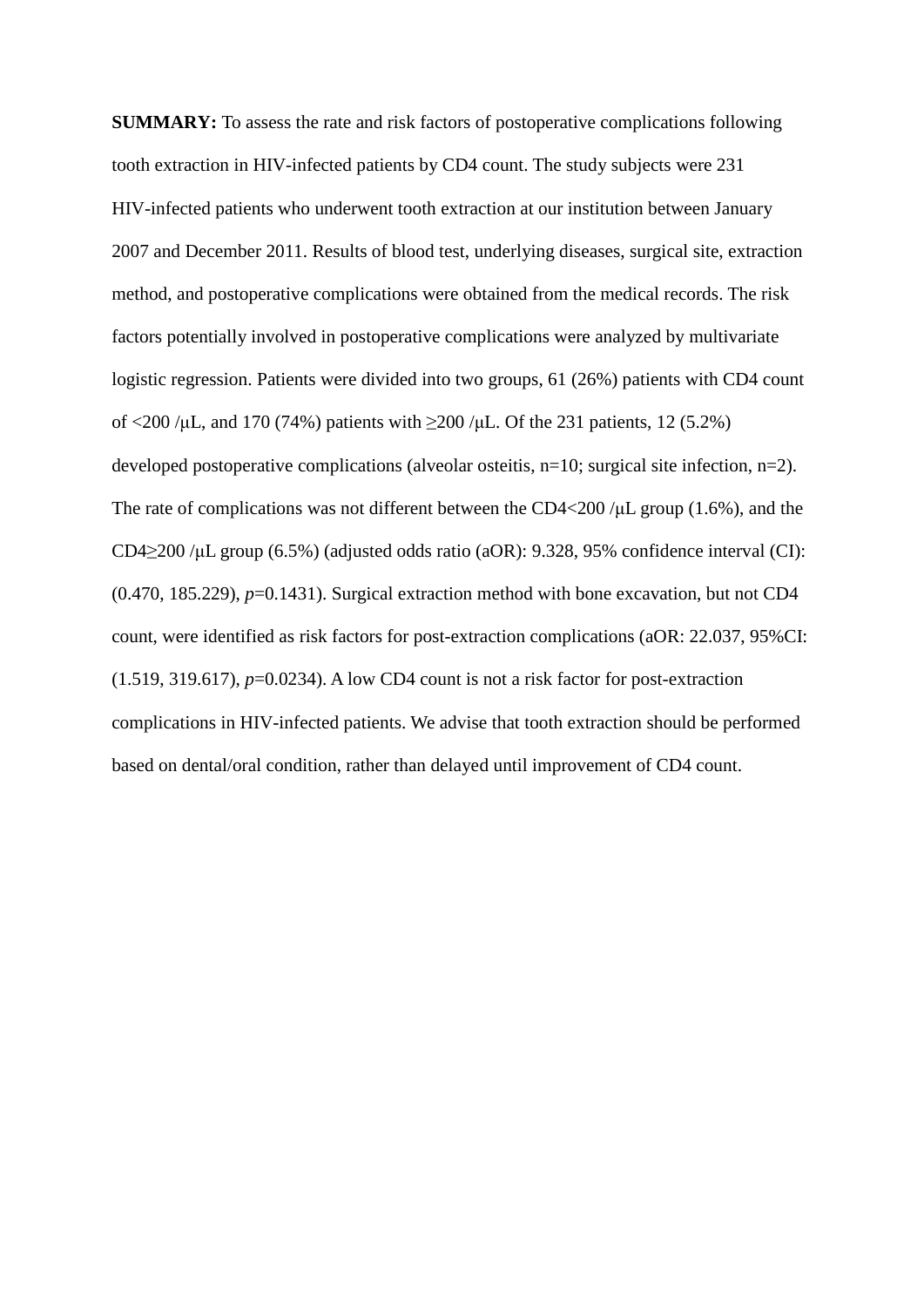#### **INTRODUCTION**

Human immunodeficiency virus (HIV) infection is a progressive and transmissible disease in which the HIV infects CD4-positive T lymphocytes (CD4 cells), leading to gradual destruction of the immune system (1). Because CD4 count reflects the residual immune response capacity of the host, it helps understand the pathological level at a particular point of HIV infection (2). A CD4 count of less than 200 / $\mu$ L in patients with HIV infection is a risk factor for the development of various opportunistic diseases (3-5). In addition, if the CD4 count is less than 200 /μL, it is classified as AIDS because of immunodeficiency in the US guidelines (6).

Although surgical procedures, such as tooth extraction in immunocompromised patients (e.g., those with HIV infection), are potentially associated with postoperative infections and incomplete wound healing (7), there are no safety guidelines for dental treatment in such patients. Ikeda et al. (8) concluded that as long as the CD4 count is above  $200 / \mu L$ , there are almost no dental treatments that would pose a risk to patients. While there are reports of postoperative complications in the case of abdominal surgery (9-11) with a CD4 count below 200 / $\mu$ L, there are few (12) reports produced outside of Japan concerning the safety of dental treatment as it relates to CD4 count, and in Japan, the only available material is the Ikeda manual. While being the sole report available for clinical reference as a specialist opinion, the aforementioned manual is not backed by clinical data. Nonetheless, considering the current situation in which there are no clinical reports with regard to this important subject matter, this manual represents the commonly accepted theory in Japan.

Given this situation, in order to determine if risks exist with dental treatment in the case of a CD4 count below 200 /μL, we divided the HIV-infected patients who underwent tooth extraction at our Department of Oral and Maxillofacial Surgery into two groups—CD4<200 /μL and CD4≥200 /μL—and compared their clinical data. We then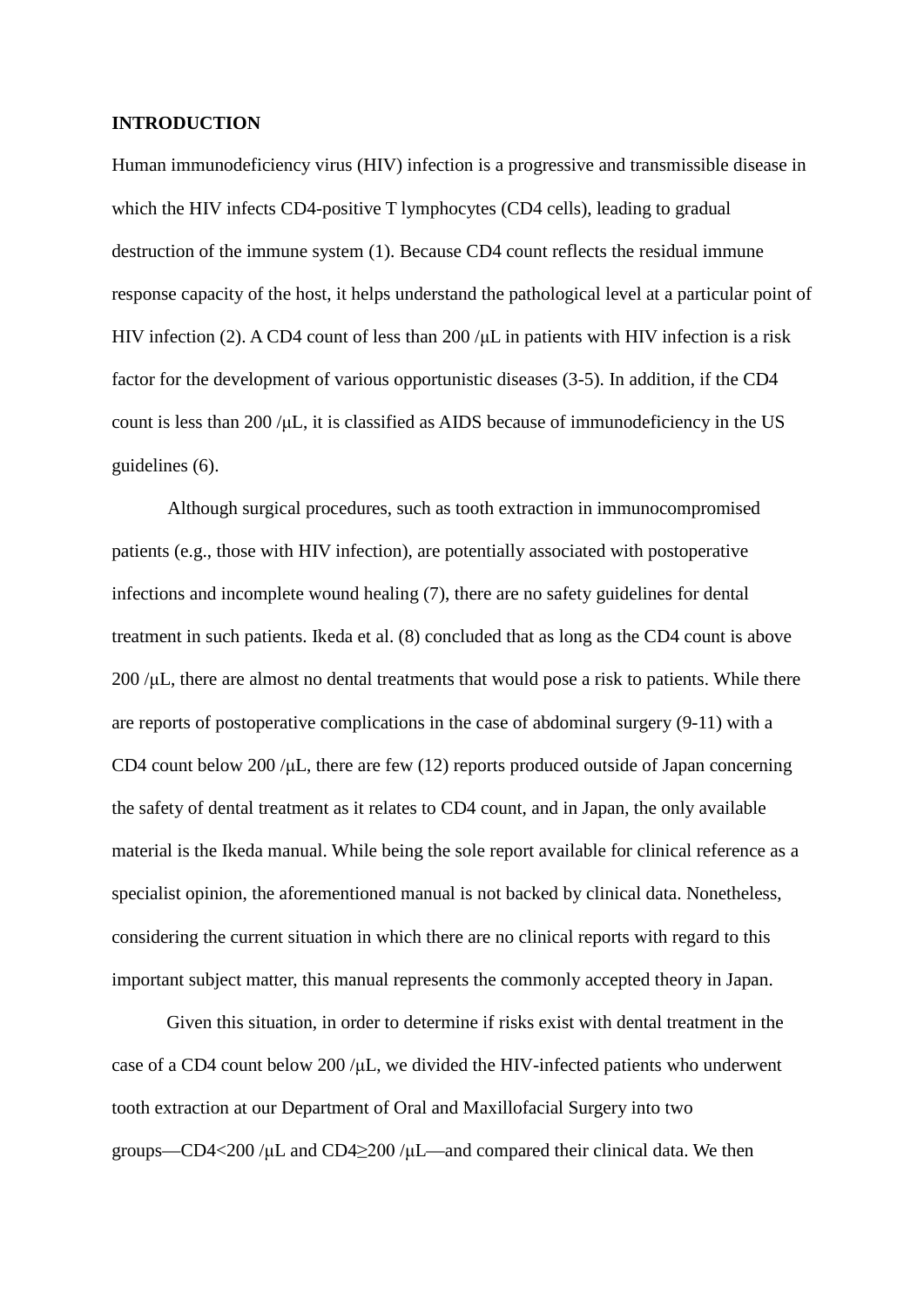analyzed risk factors for postoperative complications with HIV, and also studied the relationship between CD4 count and postoperative complications rate.

#### **MATERIALS AND METHODS**

#### **Study design and population**

We conducted a retrospective cohort study using medical records from our institution. During the study period between January 2007 and December 2011, 239 HIV-infected patients underwent a total of 565 tooth extractions at the Department of Oral and Maxillofacial Surgery at the National Center for Global Health and Medicine. Patients were selected as follows to assess the association between CD4 count and postoperative complications. The inclusion criteria were *1)* CD4 count was assessed just before the tooth extraction, *2)* age >18 years, *3)* attendance to the AIDS Clinical Center for regular medical checkups. Based on these criteria, we excluded one 8-year-old child and 7 patients who did not fulfill the study inclusion criteria, and 231 patients were included in the study.

The primary end-point in this study was the appearance of complications after tooth extraction. Since some patients underwent more than one tooth extraction during the study period, it was important to set criteria for the selection of the tooth extraction to be included in this study. It is already known that surgical stress associated with tooth extraction is higher in cases with bone excavation, especially for mandibular impacted third molar (13). In addition, the risk of complications (e.g., postoperative infection and alveolar osteitis) is relatively higher in molars than incisors (14). Thus, to select a tooth extraction site with the worst surgical stress, we used the following selection criteria: *1)* completely bone impacted wisdom tooth; *2)* surgical tooth extraction involving bone excavation/root separation; *3)* priority to posterior teeth; and *4)* priority to mandibular teeth. To study the effects of risk factors associated with postoperative complications, we obtained data on various clinical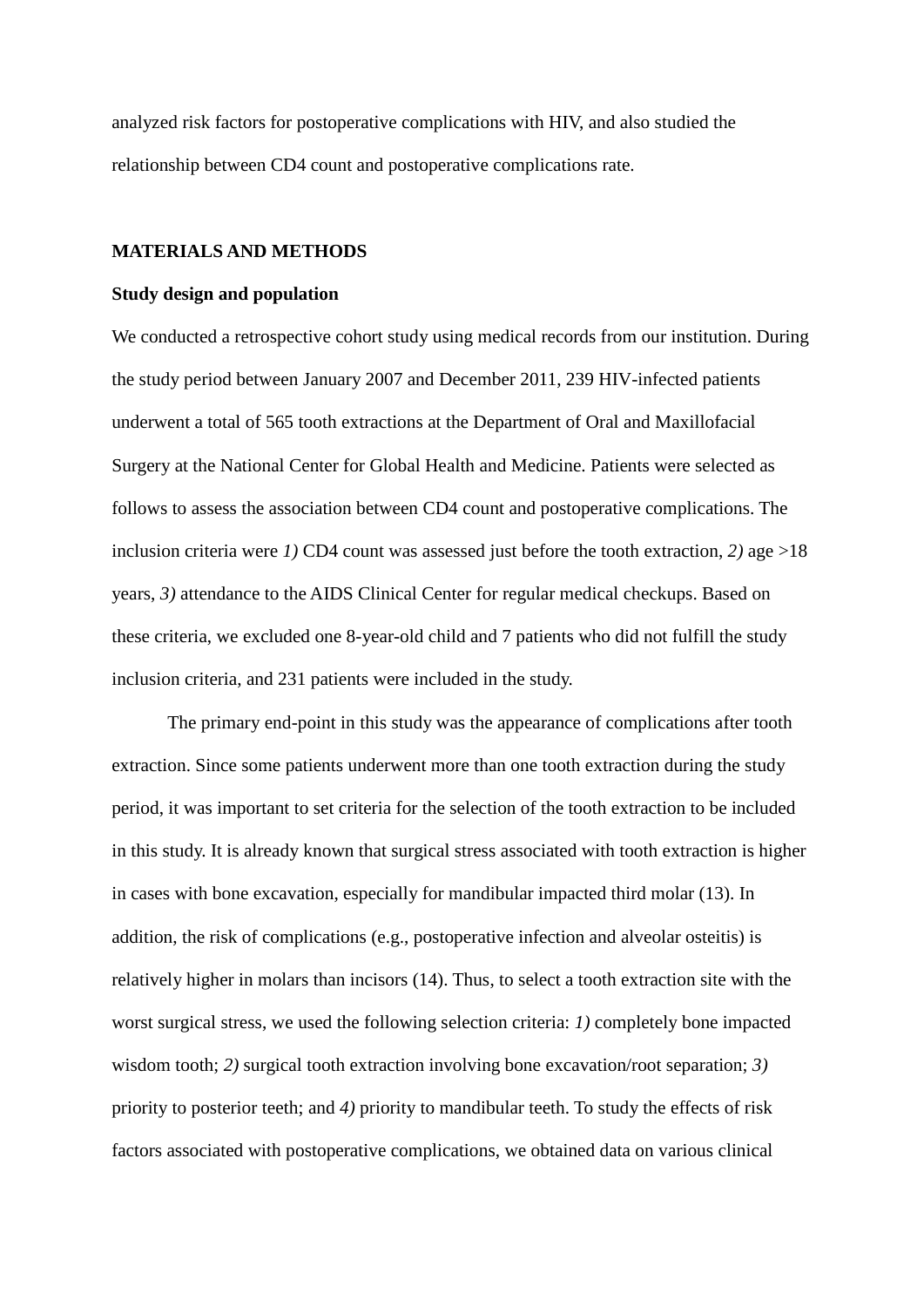parameters (see below) measured during a maximum period of 3 months before the date of tooth extraction. This period was selected since any analysis of postoperative complications is affected by background factors, such as physical factors (oral hygiene state (15, 16), diabetes mellitus (17)) and clinical status (e.g., CD4 count). Furthermore, at our clinical facility, such patients undergo assessment of CD4 count every 1 to 3 months. To study the incidence of postoperative complications, we recorded all such complications occurring the first 2 weeks after tooth extraction.

This research was reviewed and approved by the Human Ethics Review Committee of the National Center for Global Health and Medicine (NCGM-G-001476-00). The study protocol involved routine clinical service. Therefore, a signed consent form was not obtained from each patient for publication of clinical data. In accordance with the ethics guidelines of our institution, we notified AIDS Clinical Center and the Department of Oral and Maxillofacial Surgery outpatients about this research, in writing, to the effect that their consent with regard to the objective of this research is deemed to have been obtained in the case that they have not stated their opposition within a fixed period of time.

#### **Variables and measures**

Data of clinical characteristics, including age at the time of tooth extraction, sex, history of antiretroviral therapy (ART), HIV-RNA level, underlying disease(s), white blood cell count, neutrophil count, platelet count, and CD4 count, causative disease, site, reason and operative method for tooth extraction, and postoperative complications, were retrieved from the medical records.

#### **Statistical analysis**

For statistical analysis, patients were divided into two groups based on the latest CD4 count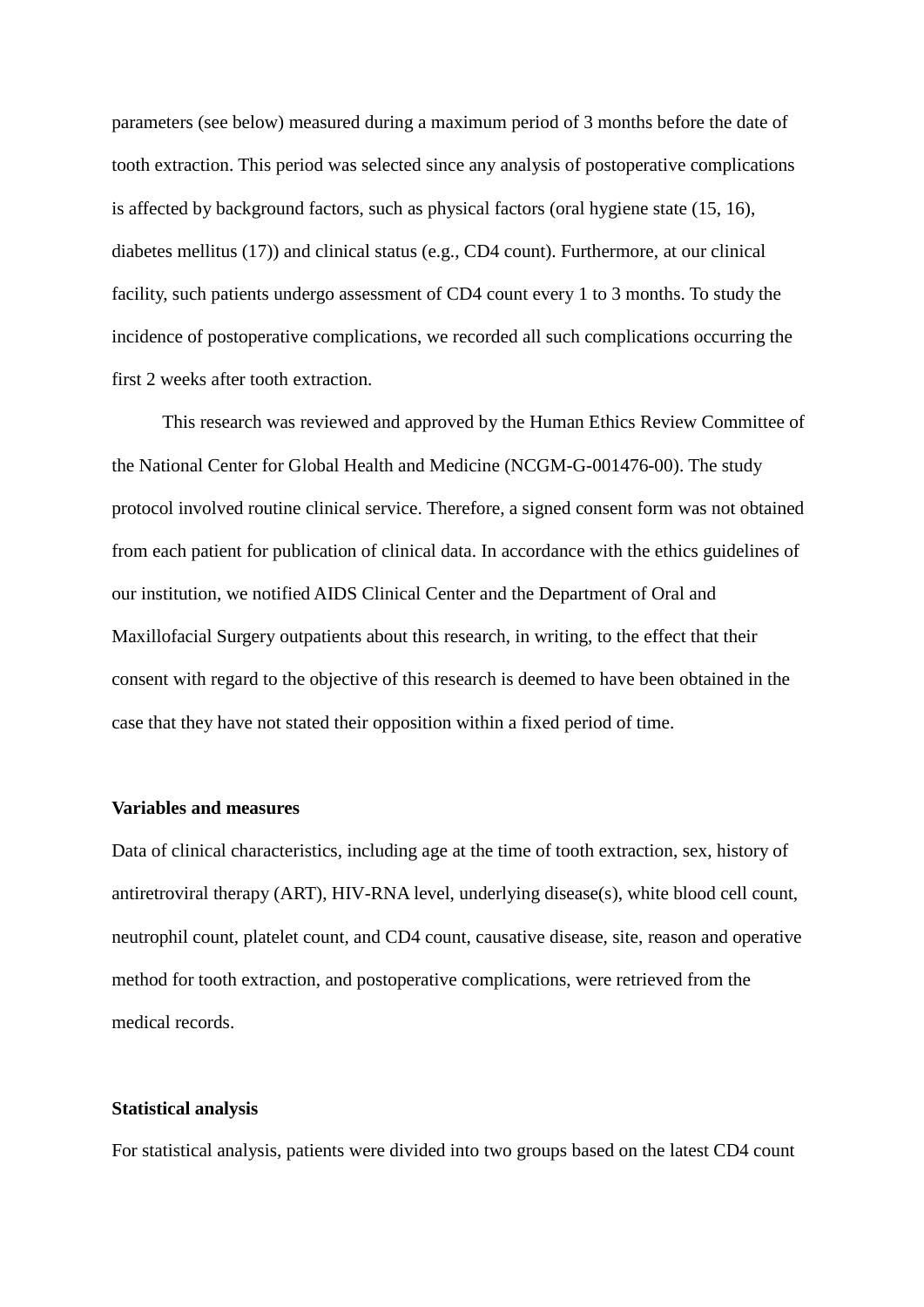before tooth extraction, using a cutoff count of 200 / $\mu$ L; the CD4<200 / $\mu$ L and the CD4 $\geq$ 200 /μL groups. The Fisher's exact test was used for comparison of rates while differences between continuous variables were assessed by t-test. All data were summarized as mean±standard deviation. A two-sided t-test with *P* value less than 0.05 was considered to denote the presence of statistical significance.

As described above, the primary endpoint was the rate of postoperative complications after tooth extraction in HIV-infected patients. For this purpose, we compared the rate of postoperative complications between the CD4<200 /μL and CD4≥200 /μL groups. The 95% confidence interval (CI) for each complication in each group was calculated, and the difference compared by the Fisher's exact test (18). Furthermore, we calculated the adjusted odds ratio and 95% CI and used multiple logistic regression analysis to compare the risk factors of such complications. We applied the following parameters as covariate in multiple logistic regression; platelet count, medical history of ART, HIV-RNA, caries, pericoronitis, surgical extraction with gum incision or bone excavation and diabetes mellitus.

We aggregated the background information of the cases with or without postoperative complication and compared them. With regard to discrete value, we calculated number of experiment and ratio and executed the Fisher's exact test in order to investigate whether the difference of ratio appear between the groups. We calculated descriptive statistics such as number of experiments, average, standard deviation, minimum, median and maximum in terms of continuous variables. Further, we conducted 2-sample t-test in order to investigate if any difference existed between population mean of each group. We indicated the number of postoperative complication case and the ratio by every 200 /μL of CD4 count. The rate of complications in our HIV-infected patients was compared with that reported in previous studies. All statistical procedures were performed using SAS version 9.4 for Windows (SAS Institute Inc.; Cary, NC).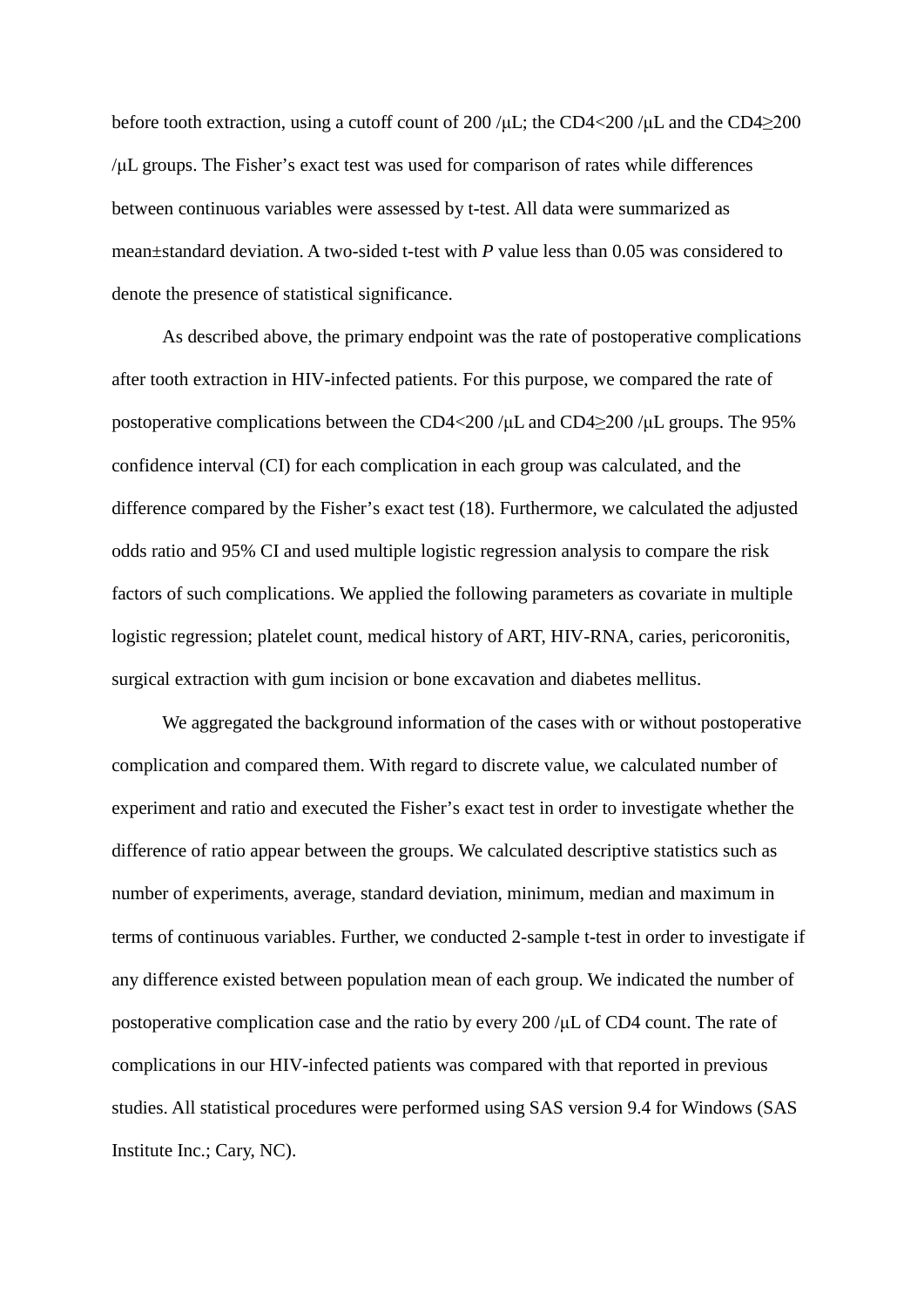#### **RESULTS**

#### *Differences between CD4<200 /μL and CD4≥200 /μL groups*

The study patients comprised CD4 count was <200 /µL in 61 (26%) patients and  $\geq$ 200 /µL in the remaining 170 (74%) patients. The following background factors were significantly different between the two groups: use of anti-HIV agent, diabetes mellitus as underlying disease, caries, pericoronitis and surgical extraction with gum incision or bone excavation. In addition, platelet count and HIV viral load were significantly different between the two groups (Table 1).

#### *Effects of background factors on postoperative complications*

Of the 12 patients who developed postoperative complications (alveolar osteitis, n=10; surgical site infection, n=2), one was part of the 61 CD4<200/ $\mu$ L group (1.6%), while the other 11 were from the 170 CD4 $\geq$ 200 /µL group (6.5%). There was no significant difference in the rate of postoperative complications between CD4<200 /μL group and CD4≥200 /μL group. (95%CI: (-9.7128, 0.0503), *p*=0.1910) (Table 2). The results of multiple logistic regression showed no differences in CD4 count between the two groups (aOR: 9.328, 95%CI:  $(0.470, 185.229), p=0.1431$ . One factor independently and influenced the primary outcome; surgical extraction with gum incision or bone excavation (aOR: 22.037, 95%CI: (1.519, 319.617), *p*=0.0234) (table 3).

#### *Comparison the groups by if postoperative complications appears or not*

We discovered the factor which influenced incident of postoperative complications was age ( $p=0.0342$ ), pericoronitis as a reason ( $p=0.0062$ ), and the surgical extraction with gum incision or bone excavation as a method  $(p=0.0007)$ . The number of patients with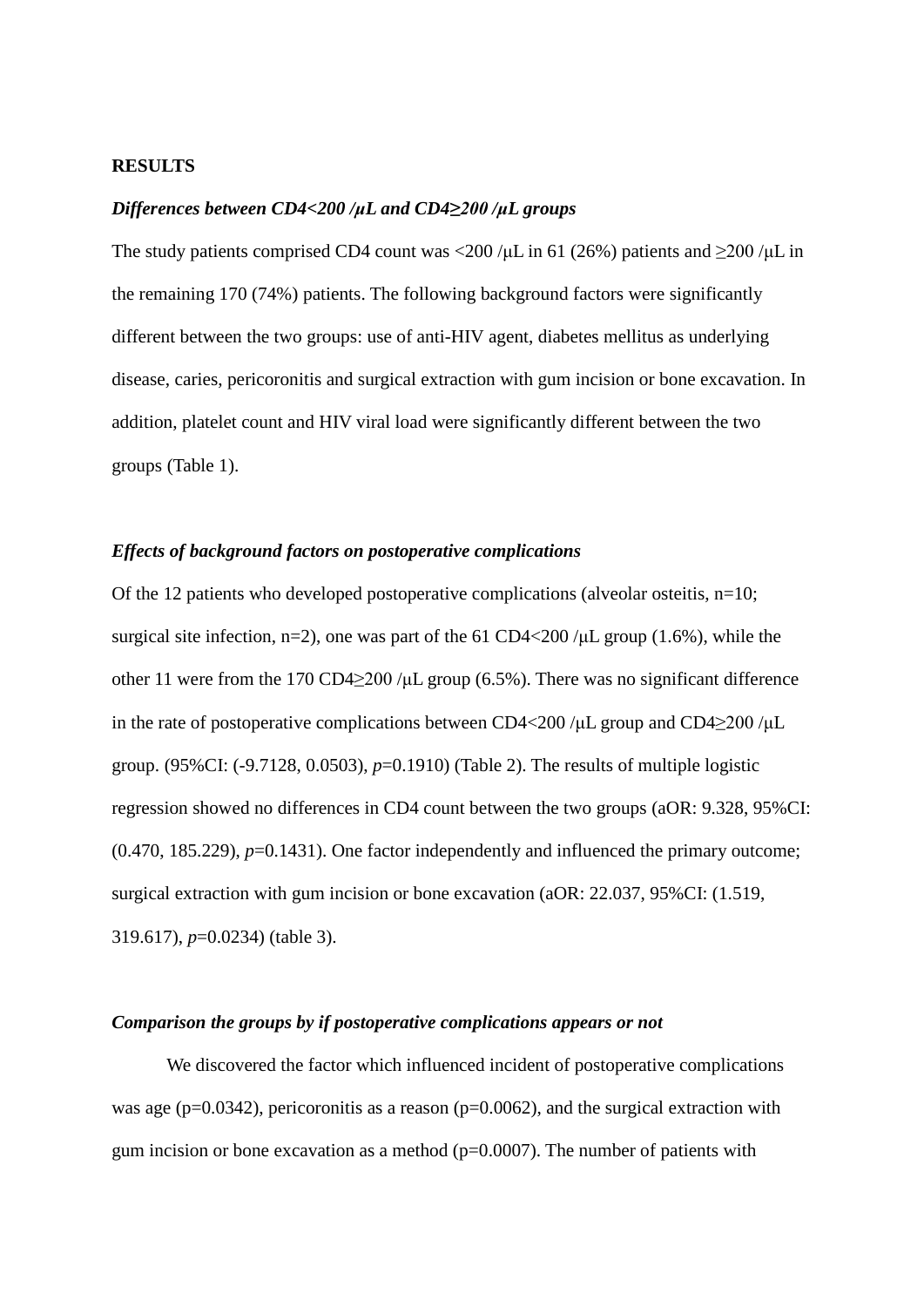underlying disease, was 18 with congenital coagulopathies, 15 with diabetes mellitus, and 1 with antithrombotic. In patients with inherited bleeding disorders, when they underwent tooth extraction, blood products were administered before and after extraction to control bleeding (19). As a result, although one (CD4 count:  $668 / \mu L$ ) out of the 18 patients had surgical site infection, there were no postoperative bleeding. Regarding 15 patients who had diabetes mellitus, prolonged bleeding was observed only in one patient (CD4 count: 790 /μL). Neither hereditary hemorrhagic disease nor diabetes was identified as a significant risk factor for postoperative complications in this study (Table 4).

#### *Comparison of postoperative complications rate by CD4 count*

In this research, the number of postoperative complications case was one out of 61 cases in the groups CD4<200 /μL, which incident rate was 1.6%, and it was 11 cases out of 170 cases in the group CD4≥200 /μL, which incident rate was 6.5%. Although the incidence rate of the CD4≥200 /μL was higher by about 5%, no statistically significant difference appeared (95%CI: (-9.7128, 0.0503), p-value=0.1910) (table 2). It was 5.2% for entire 231 cases. Moreover, we verified the distribution of incident rate of postoperative complications every 200 /μL, and the highest rate; 8.8% which was 3 out of 34 cases, was observed more than 600  $/\mu L$  (fig. 1).

#### **DISCUSSION**

In this study, we investigated risk factors of post-tooth extraction complications in HIV-infected patients in related to CD4 count. Previous reports concluded that there was no risk of postoperative infection or delayed healing in most dental treatments in their patients if their CD4 count were over 200 /μL (7, 8). However, according to our survey, they were not associated with any CD4 count. Therefore, CD4 count alone was not an indicator for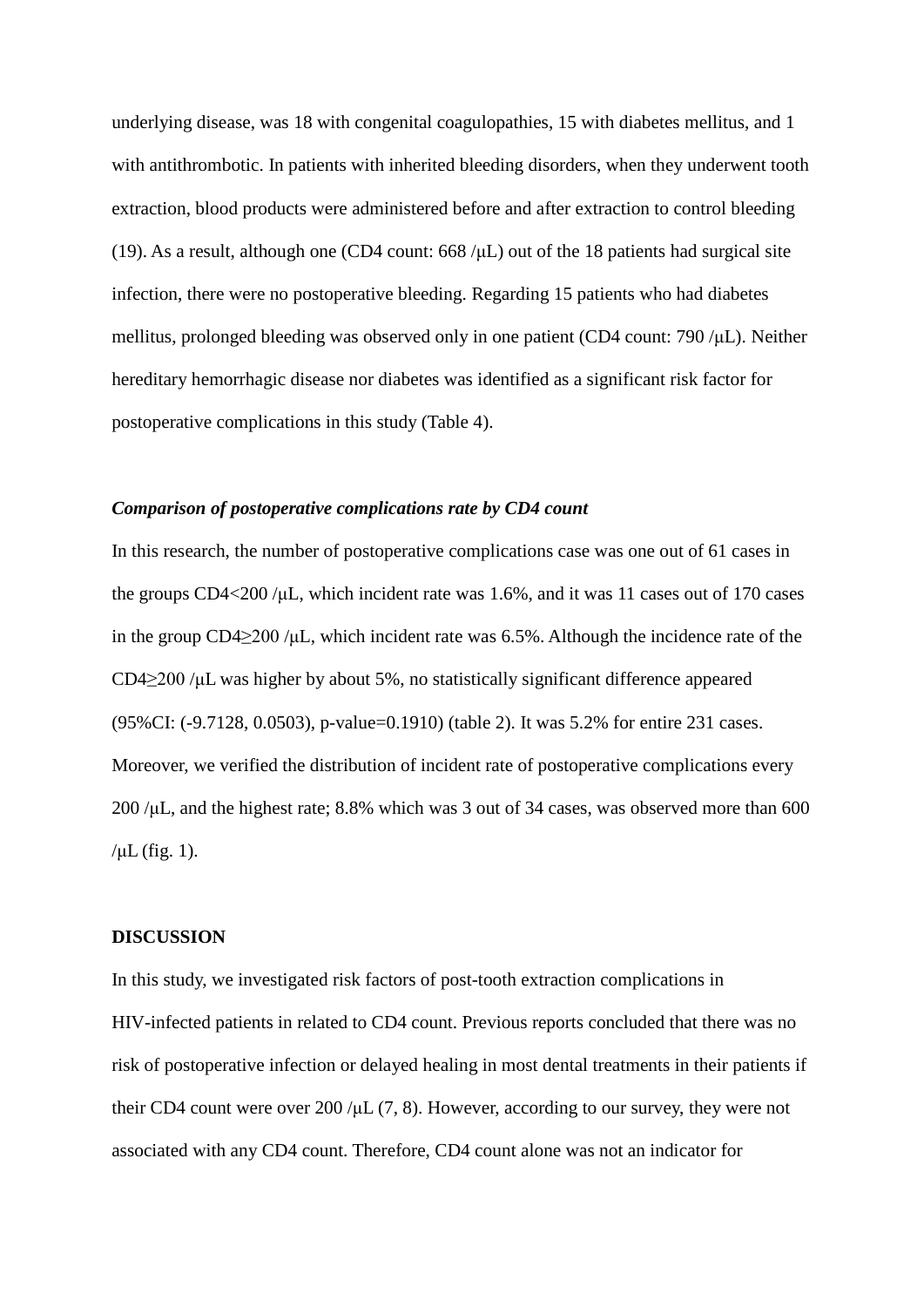complication of post-tooth extraction.

The study investigated the association between postoperative complications and CD4 count, so postoperative complications focused on alveolar osteitis and surgical site infection. Diabetes is an underlying disease associated with alveolar osteitis and surgical site infection, but none of the diabetic patients in this study had such cases. Also, none of the 15 diabetic patients had HbA1c exceeded 9.0 mg / dL (20). Although diabetes mellites was not identified as the significant risk factor of the postoperative complications in this study (Table 4), if control of diabetes mellitus was worse than our patient population, risk of the postoperative complications should be considered.

In order to compare the incidence rate of postoperative complications with prior researches, each rate was displayed in table 5. The rates of post-extraction complications in HIV-infected patients ranged from 3.1 to 22.4% in previous studies (12, 21-24). In three of these studies, the complications rates were not significantly different between patients with or without HIV infection (21, 22, 24). Dodson et al (23) reported postoperative complications rate in HIV-infected patients of 20.9% was significantly higher than that in non-HIV patients of 2.9% (Relative Risk (RR): 7.0, 95%CI: (2.0, 25.0), *p*=0.001). However, the same group reported no significant difference between the two in another review study (24). One can infer from the results of Dodson's Prospective study that dental treatment of HIV-infected patients was not conducted proactively at that era, with resultant high surgical stress and the associated high rate of complications. Considering that the former one was retrospective while the later one was prospective, it was probably due to better methodology applied, including least invasiveness, during the tooth extraction procedure. One can infer from the results of the prospective study that dental treatment of HIV-infected patients was not conducted proactively at that era, with resultant high surgical stress and the associated high rate of complications. In addition to the better surgical procedure, since our study was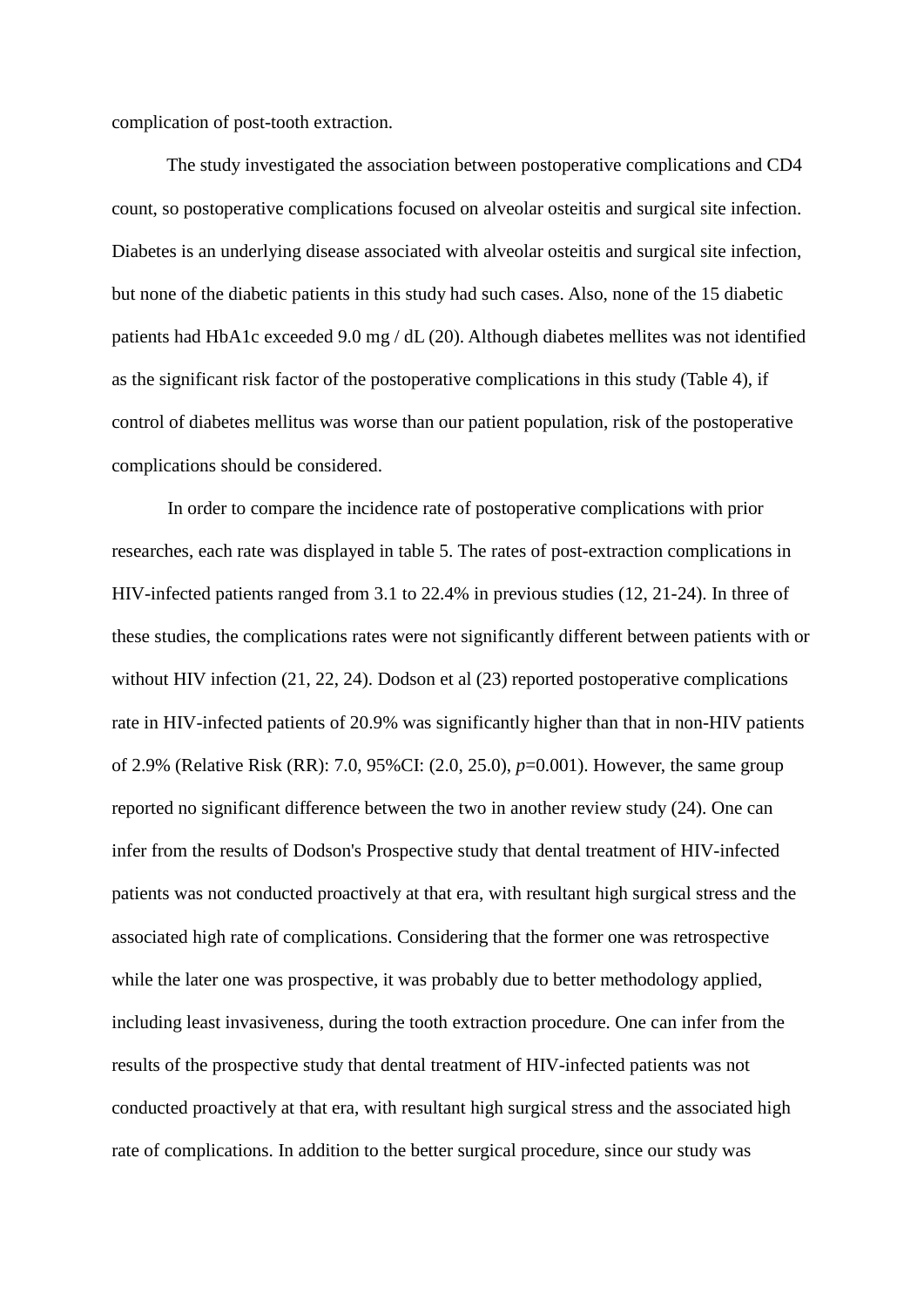conducted between 2007 and 2011, the general condition of the patient was likely more stable under ART compared with earlier studies (25), suggesting another reason for the differences between the studies. Postoperative complications rate in previous studies cannot be compared with those in the present study because of differences in study populations and analytical methods. However, in previous studies, postoperative complications rate among HIV-infected patients who received highly invasive surgical tooth extraction ranged from 11.8 to 14.3% (12, 21), and no significant differences in postoperative complications rate were reported between whole populations and patients with CD4 count less than 200 /μL. Also, the rate is almost the same as 12.2% in this study.

We compared postoperative complications rate after surgical extraction of the mandibular third molar between the present subjects and non-HIV-infected patients in previous studies. Blondeau and Daniel (26) reported a postoperative complications rate of 6.9% (38/550) among 550 patients who underwent surgical extraction for impacted mandibular third molars; the postoperative complications included alveolar osteitis (20 patients; 3.6%), infection (12 patients; 2.2%), and paresthesia (6 patients; 1.1%). The complications rate after surgical extraction in the present study was 12.2%, and all complications were alveolar osteitis. The overall rate of postoperative complications in the present study is higher compared to that in the previous study, which might be because of the higher rate of alveolar osteitis in the former. This difference might be because of immunodeficiency as a result of decrease in CD4 count in HIV-infected patients. However, no significant differences were observed among postoperative complications rate stratified by CD4 count (Fig. 1). Sabbah et al. also reported CD4 count had no impact on failure rate (CD4>500 /μL: 3.8%, 300–500 /μL: 8.5%, 200–300 /μL: 7%, <200 /μL: 10%) for implants that were as invasive as tooth extraction (27). Which is comparable to that observed in the present study, despite differences in the rates of individual complications.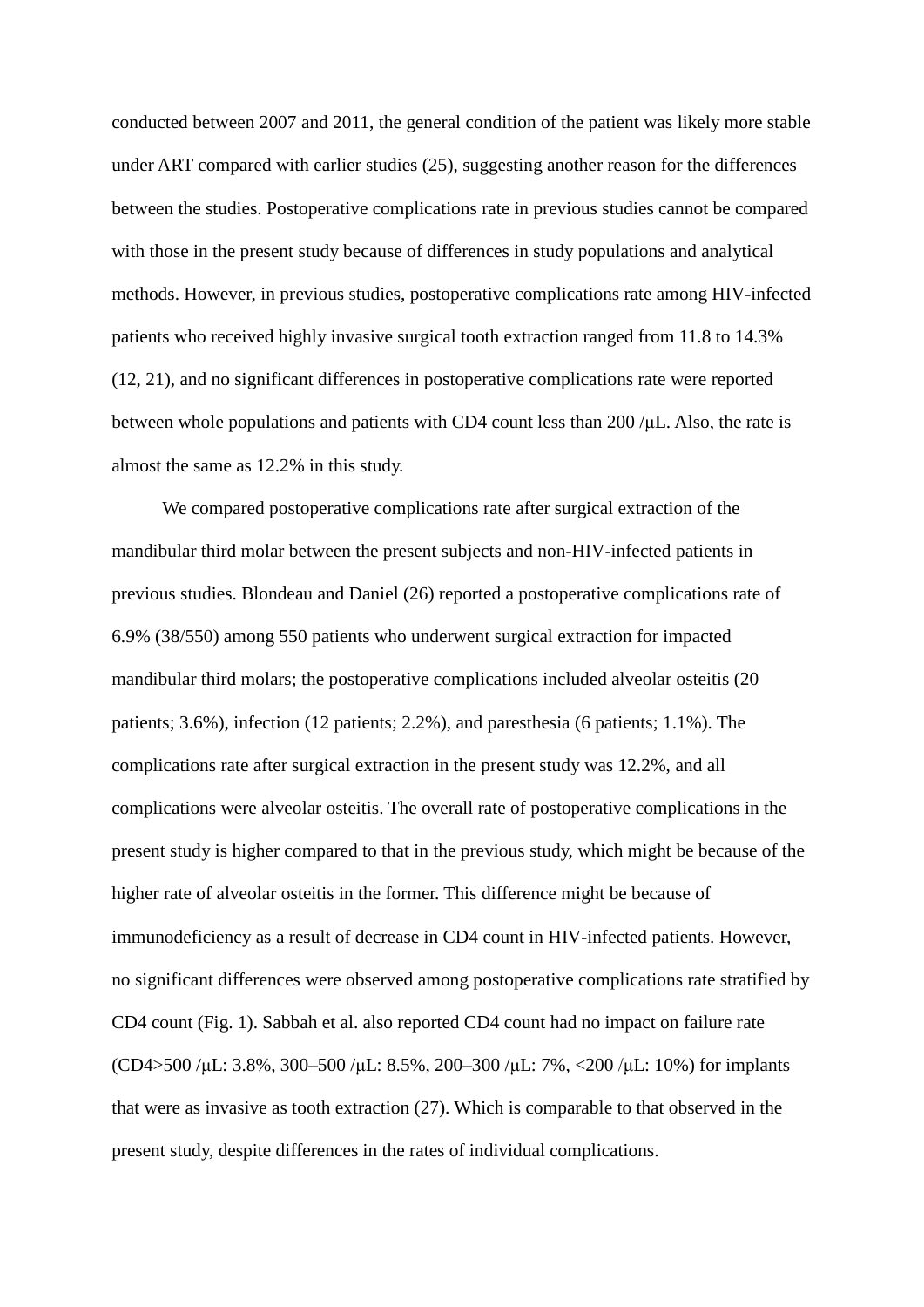Although it is difficult to discuss dental and medical surgeries in the same terms, Whitney et al. reported CD4 count to be the best indicator of frequency and mortality of perioperative complications (9). Surgical extraction of the mandibular third molar is the most invasive method among the more frequently practiced tooth extraction procedures in dental practice. Nevertheless, our findings demonstrated no significant relationship between CD4 count and complications rate after this procedure. Taken together, the present and previous results suggest that the frequency of postoperative complications after highly invasive surgeries, such as those evaluated by Whitney et al., is relatively high when the CD4 count is low. Additionally, in case of less invasive surgeries such as tooth extraction, in which surgery is limited to the oral cavity, it is unnecessary to postpone tooth extraction even if the CD4 count is low.

There were some limitations in this study. First, we chose only one tooth for one patient. Therefore, we could not examine the risk of multiple tooth extractions performed in a single session on the same day. In addition, we did not investigate the effect of smoking and oral hygiene state. Furthermore, drugs prescribed for underlying diseases other than HIV infection were not included in the risk factor analysis in this study.

In conclusion, the present study indicated that surgical extraction (highly invasive extraction including bone excavation), but not CD4 count, is a significant risk factor for postoperative complications after tooth extraction in HIV-infected patients. In addition, no significant differences were observed among postoperative complications rate stratified by CD4 count. Based on these results, we recommend that tooth extraction should be conducted in HIV-infected patients based on dental assessment, rather than on CD4 count. The tooth should not be postponed until the CD4 count increases to more 200 /μL. We recommend that the timing of tooth extraction (with regard to avoiding postoperative complications) should not be linked to CD4 count.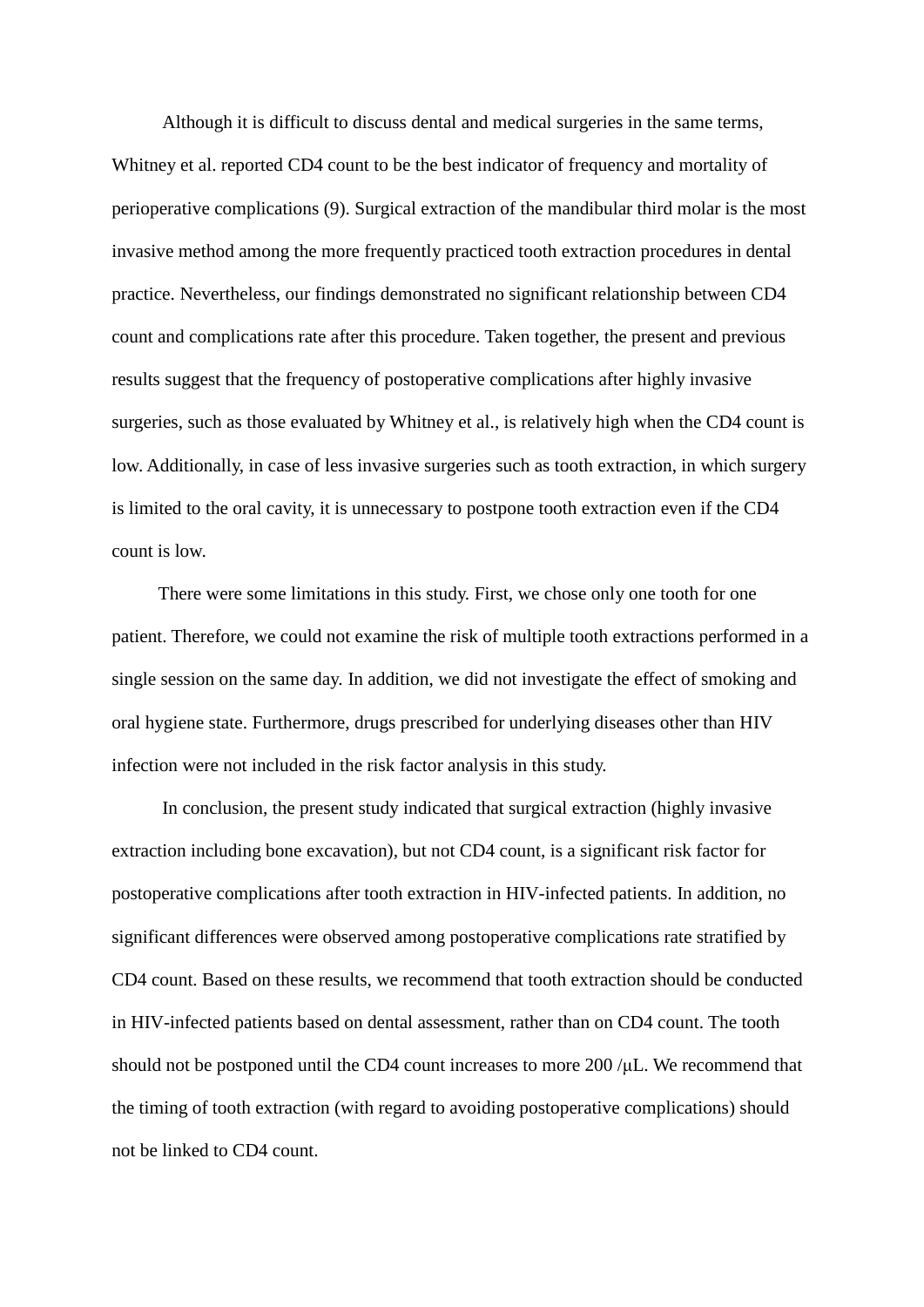## **Acknowledgments**

This study was supported in part by The National Center for Global Health and Medicine. We thank Dr. Faiq G Issa (Word-Medex Pty Ltd, Sydney, Australia, www.word-medex.com.au) for careful reading and editing of the manuscript.

**Conflict of interest** None to declare regarding to this study.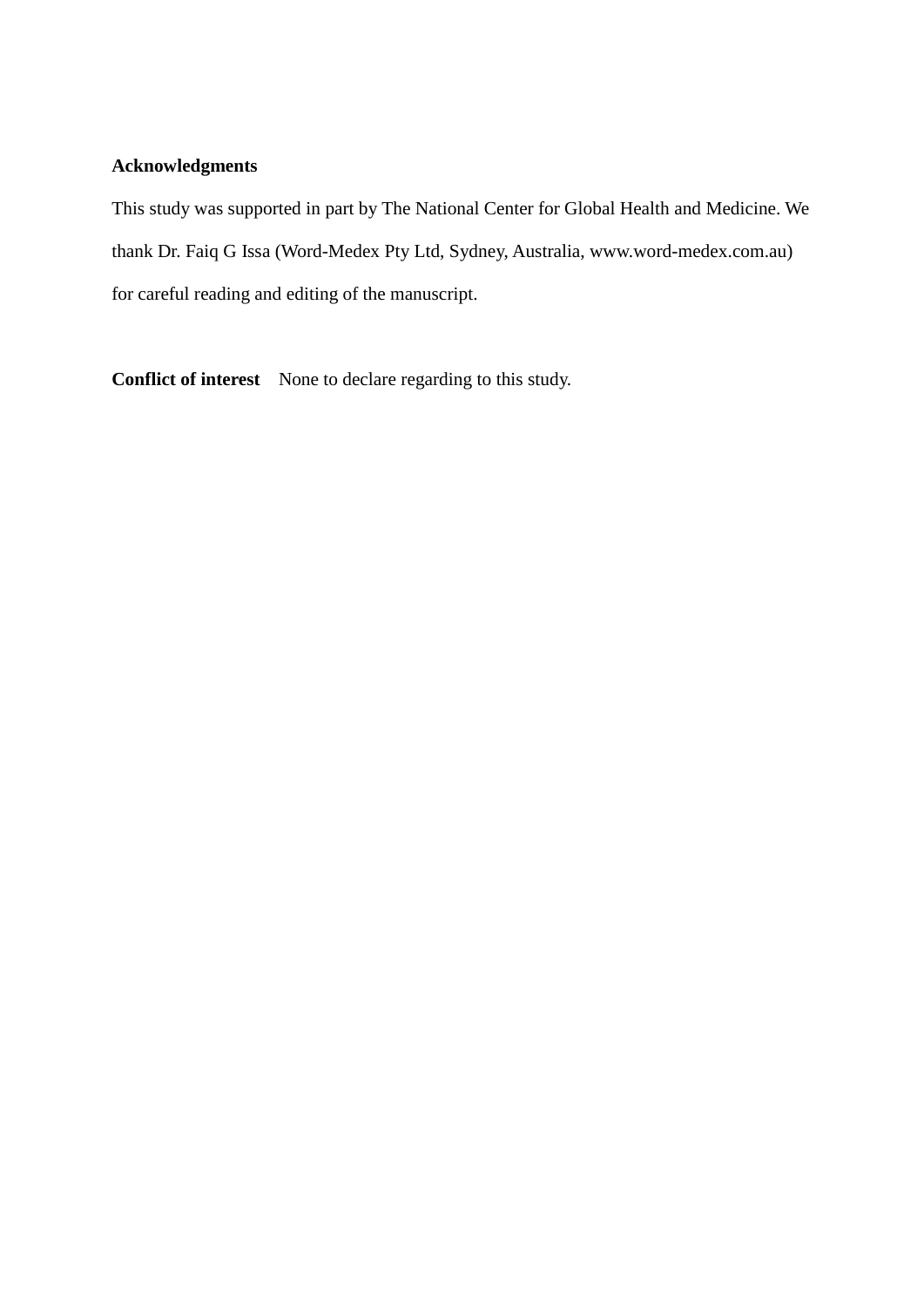#### **REFERENCES**

- 1. Douek DC, Brenchley JM, Betts MR, et al. HIV preferentially infects HIV-specific CD4 T cells. Nature. 2002; 417: 95-8.
- 2. Egger M, May M, Chêne G, et al. Prognosis of HIV-1-infected patients starting highly active antiretroviral therapy: a collaborative analysis of prospective studies. Lancet. 2002; 360: 119–29.
- 3. Kaplan JE, Masur H, Jaffe HW, et al. Reducing the impact of opportunistic infections in patients with HIV infection. New guidelines. JAMA. 1995; 274: 347-8.
- 4. Kaplan JE, Hanson DL, Navin TR, et al. Risk factors for primary Pneumocystis carinii pneumonia in human immunodeficiency virus-infected adolescents and adults in the United States: Reassessment of indications for chemoprophylaxis. J Infect Dis. 1998; 178: 1126-32.
- 5. Kaplan JE, Hanson DL, Jones JL, et al. Viral load as an independent risk factor for opportunistic infections in HIV-infected adults and adolescents. AIDS. 2001; 15: 1831-6.
- 6. Centers for Disease Control and Prevention. 1993 revised classification system for HIV infection and expanded surveillance case definition for AIDS among adolescents and adults. MMWR Recomm Rep. 1992; 41(RR-17):1-19.
- 7. Glick M. Modification of dental care. Dental management of the patients with HIV infected patients. Quintessence Publishing Co Inc, Chicago. 1994, 247-55.
- 8. Ikeda M. Manual of Dental Treatment for HIV-Infected Individuals 2005. Project on AIDS Control Measures supported by the Health and Labor Sciences Research Grant. 2005. (in Japanese).
- 9. Whitney TM, Brunel W, Russell TR, et al: Emergent abdominal surgery in AIDS: Experience in San Francisco. Am J Surg. 1994; 168: 239-43.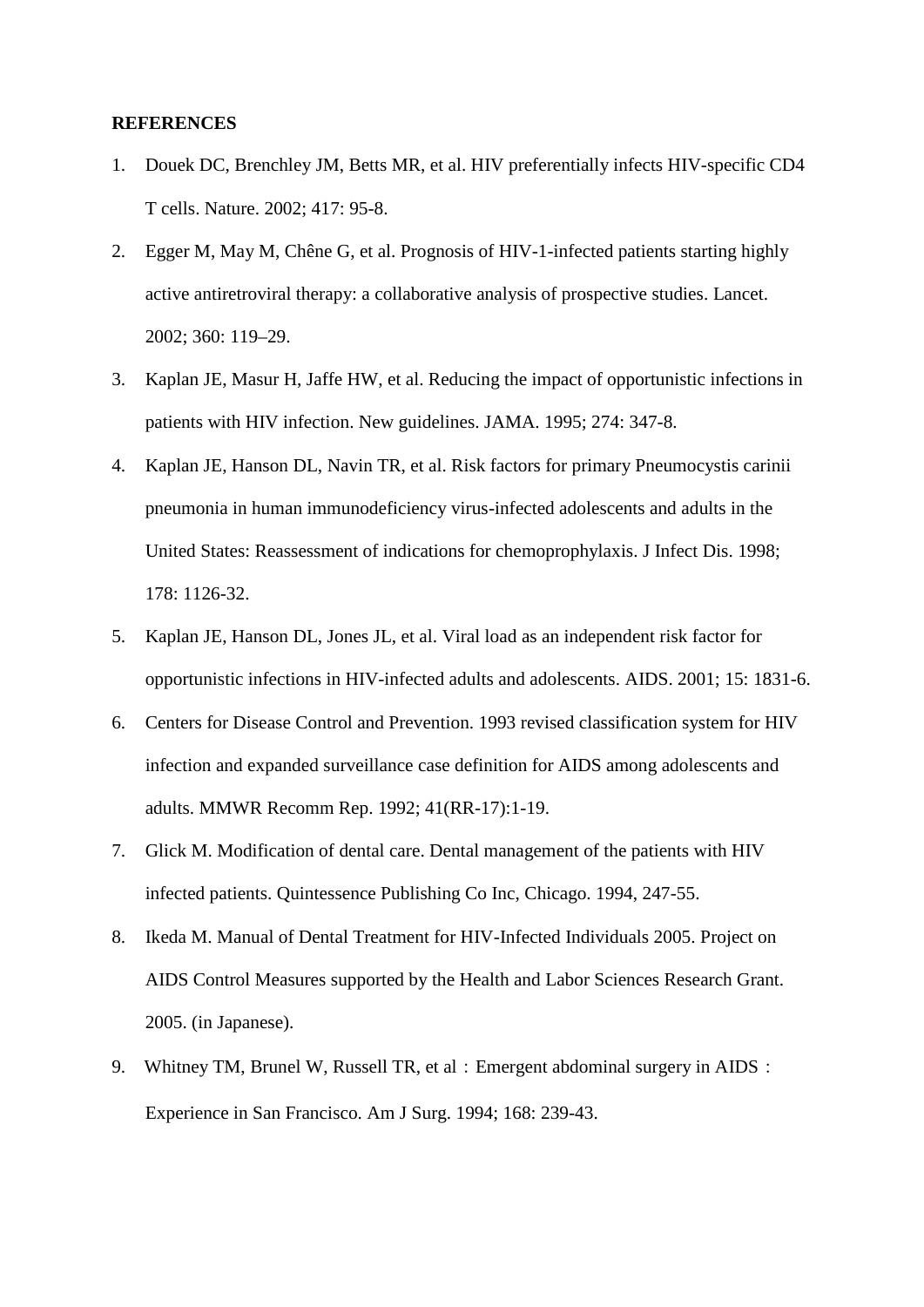- 10. Horberg MA, Hurley LB, Klein DB, et al. Surgical Outcomes in Human Immunodeficiency Virus–Infected Patients in the Era of Highly Active Antiretroviral Therapy. Arch Surg. 2006; 141:1238-45.
- 11. Deneve JL1, Shantha JG, Page AJ, et al. CD4 count is predictive of outcome in HIV-positive patients undergoing abdominal operations. Am J Surg. 2010; 200: 694– 700.
- 12. Glick M, Abel SN, Muzyka BC, et al. Dental complications after treating patients with AIDS. Jam Dent Assoc. 1994; 125: 296-301.
- 13. Boffano P, Ferretti F, Giunta G, et al. Surgical removal of a third molar at risk for mandibular pathologic fracture: Case report and clinical considerations. Oral Surg Oral Med Oral Pathol Oral Radiol. 2012; 114: e1-4.
- 14. Trybek G, Chruściel-Nogalska M, Machnio M, et al. Surgical extraction of impacted teeth in elderly patients. A retrospective analysis of perioperative complications - the experience of a single institution. Gerodontology. 2016; 33: 410-5.
- 15. Sato J, Goto J, Harahashi A, et al. Oral health care reduces the risk of postoperative surgical site infection in inpatients with oral squamous cell carcinoma. Support Care Cancer. 2011; 19: 409-16.
- 16. Igoumenakis D, Gkinis G, Kostakis G, et al. Severe odontogenic infections: causes of spread and their management. Surg Infect. 2014; 15: 64-8.
- 17. Fernandes KS, Glick M, de Souza MS, et al. Association between immunologic parameters, glycemic control, and postextraction complications in patients with type 2 diabetes. J Am Dent Assoc. 2015; 146: 592-9.
- 18. I. S. F. Chan, Z. Zhang, Test-based exact confidence intervals for the difference of two binomial proportions, Biometrics. 1999; 55: 1202-9.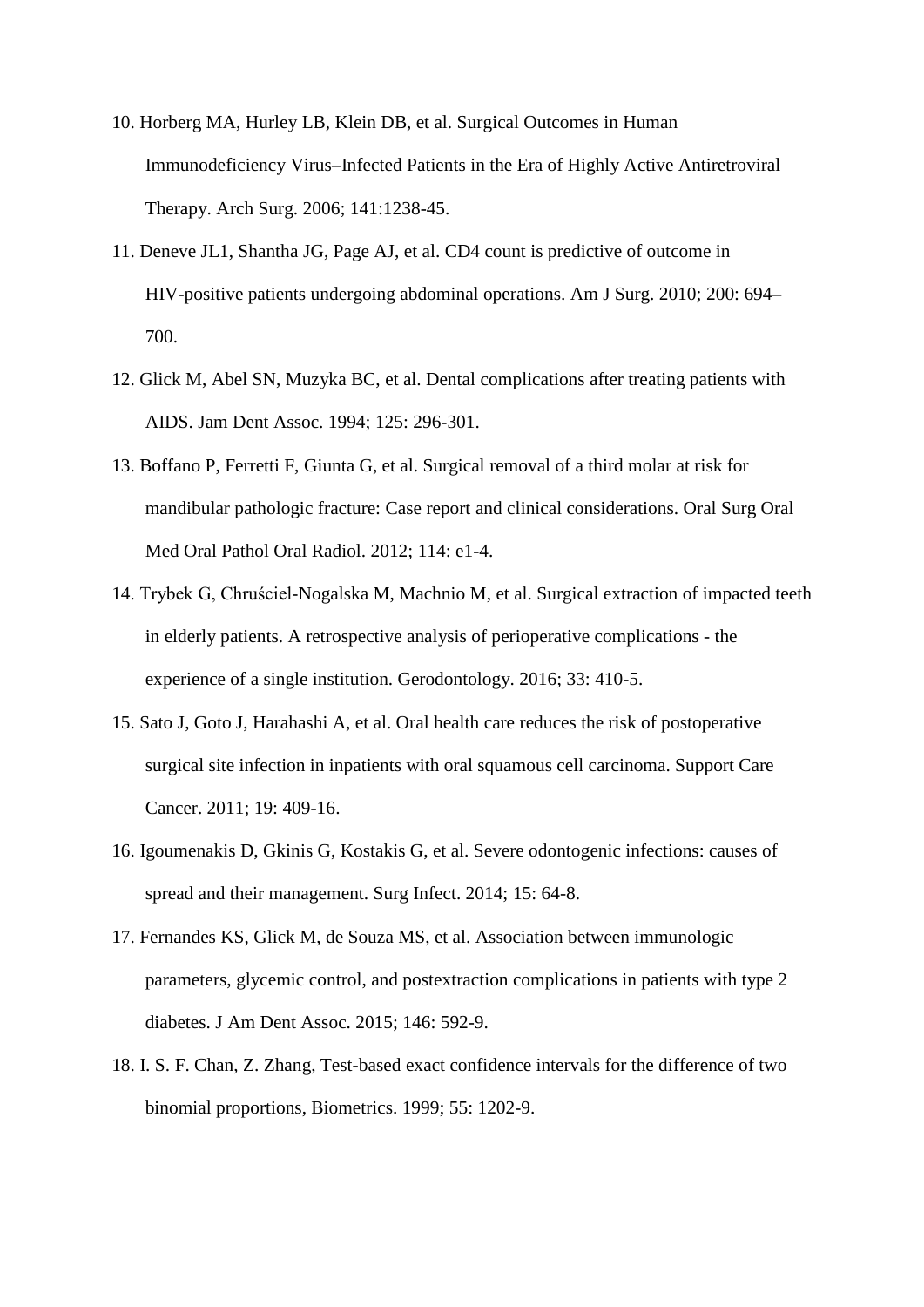- 19. Hermans C, Altisent C, Batorova A, et al. Replacement therapy for invasive procedures in patients with haemophilia: literature review, European survey and recommendations. Haemophilia. 2009; 15: 639-58.
- 20. Tsai C, Hayes C, Taylor GW. Glycemic control of type 2 diabetes and severe periodontal disease in the US adult population. Community Dent Oral Epidemiol, 2002; 30:182-92.
- 21. Robinson PG, Cooper H, Hatt J. Healing after dental extractions in men with HIV infection. Oral Surg Oral Med Oral Pathol. 1992; 74: 426-30.
- 22. Porter SR, Scully C, Luker J. Complications of dental surgery in persons with HIV disease. Oral Surg Oral Med Oral Pathol. 1993; 75: 165-7.
- 23. Dodson TB, Perrott DH, Gongloff RK, et al. Human immunodeficiency virus serostatus and the risk of postextraction complications. Int J Oral Maxillofac Surg. 1994; 23: 100-3.
- 24. Dodson TB. HIV status and the risk of post-extraction complications. J Dent Res. 1997; 76: 1644-52.
- 25. Lohse N, Hansen AB, Pedersen G, et al. Survival of persons with and without HIV infection in Denmark,1995-2005. Ann Intern Med. 2007; 146: 87-95.
- 26. Blondeau F, Daniel NG. Extraction of impacted mandibular third molars: postoperative complications and their risk factors. J Can Dent Assoc. 2007: 73: 325a-e.
- 27. Sabbah A, Hicks J, MacNeill B, et al. A retrospective analysis of dental implant survival in HIV patients. J Clin Periodontol. 2019; 46(3):363-72.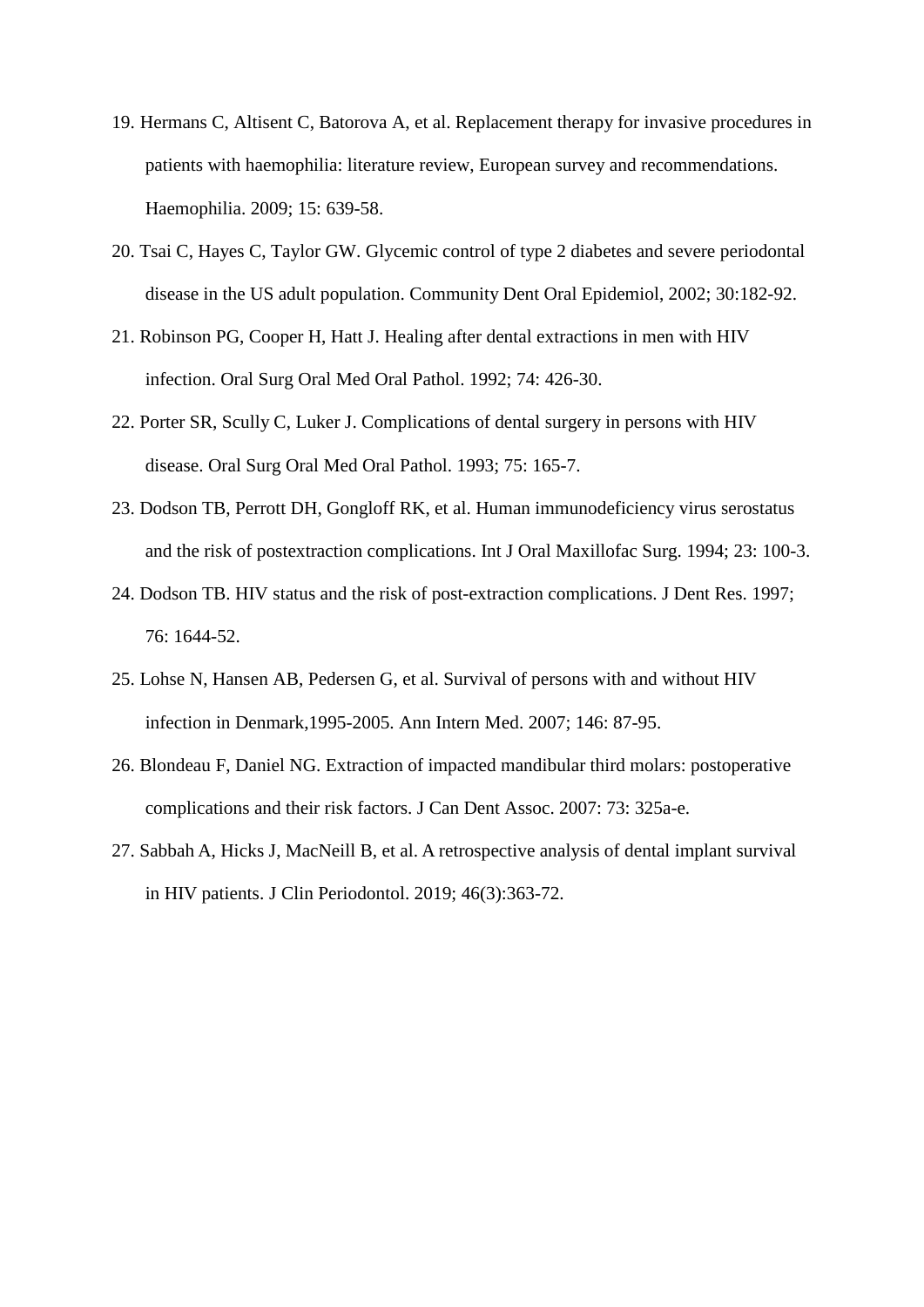## **Figure legends**

Figure 1. Postoperative complications rate of every CD4 count 200 /μL

It showed the distribution of incident rate of postoperative complications every 200 /μL. The highest rate was 8.8% more than 600 /μL, just because CD4 count is low, it did not mean a

higher postoperative complications rate.

Cochran-Armitage Trend test: p-value=0.3050

alveolar osteitis: n=10, surgical site infection: n=2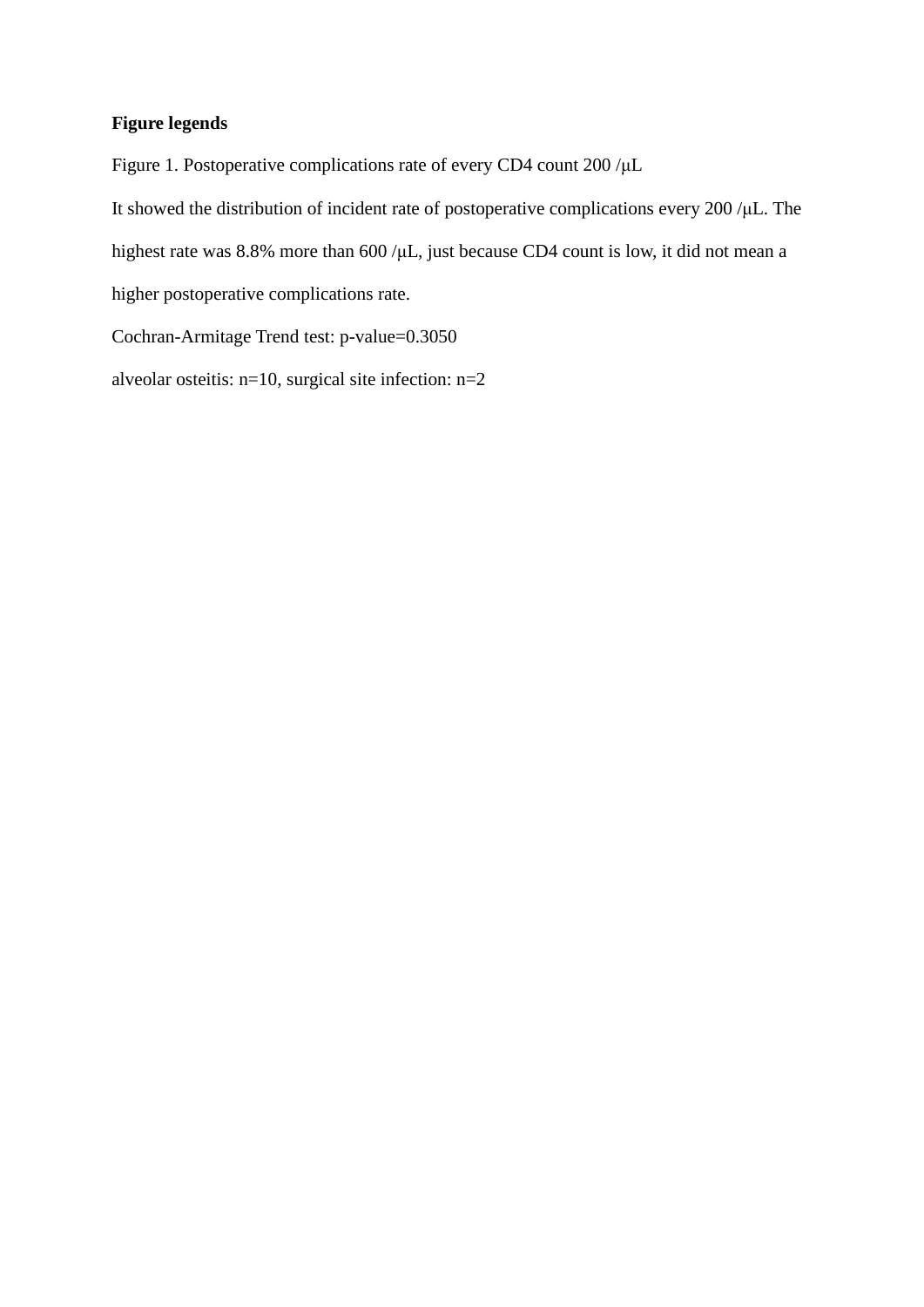|                                                     | CD4 count, $<$ 200 / $\mu$ L |                     | CD4 count, $\geq$ 200 /µL |                     |         |            |        |
|-----------------------------------------------------|------------------------------|---------------------|---------------------------|---------------------|---------|------------|--------|
|                                                     | $(n=61)$                     |                     | $(n=170)$                 |                     | Total   | $p$ -value |        |
|                                                     | $\mathbf n$                  | $\%$                | n                         | $\%$                |         |            |        |
| Sex (M/F)                                           | 57/4                         | 93.4/6.6            | 163/7                     | 95.9/4.1            | 220/11  | 0.4868     |        |
| Age, median (range)                                 |                              | 42 (22-72)          | 39 (19-72)                |                     |         | 0.1426     |        |
| ART (yes/no)                                        | 42/19                        | 68.9/31.1           | 141/29                    | 82.9/17.1           | 183/48  | 0.0269     | $\ast$ |
| Laboratory data                                     |                              |                     |                           |                     |         |            |        |
| WBC count $(\mu L)$ , median (range)                |                              | 4430.0 (1120-13280) |                           | 5130.0 (2130-80720) |         | 0.1132     |        |
| Neutrophil count $($ / $\mu$ L $)$ , median (range) |                              | 2500.0 (66-12882)   | 2830.0 (621-9686)         |                     |         | 0.9787     |        |
| Platelet count $($ / $\mu$ L $)$ , median (range)   |                              | $16.5(3.7-51.6)$    | $20.5(3.3-39.3)$          |                     |         | 0.0040     | $\ast$ |
| HIV-RNA (copy/mL) $(\leq 50/\geq 50)$               | 19/42                        | 31.1/68.9           | 108/62                    | 63.5/36.5           | 127/104 | < .0001    | $\ast$ |
| Clinical history                                    |                              |                     |                           |                     |         |            |        |
| Congenital coagulopathies (yes/no)                  | 4/57                         | 6.6/93.4            | 14/156                    | 8.2/91.8            | 18/213  | 0.7871     |        |
| Diabetes mellitus (yes/no)                          | 8/53                         | 13.1/86.9           | 7/163                     | 4.1/95.9            | 15/216  | 0.0287     | ∗      |
| Antithrombotic (yes/no)                             | 0/61                         | 0/100               | 1/169                     | 0.6/99.4            | 1/230   | 1.0000     |        |
| Dental history                                      |                              |                     |                           |                     |         |            |        |
| Reasons for extraction                              |                              |                     |                           |                     |         |            |        |
| Caries (yes/no)                                     | 35/26                        | 57.4/42.6           | 70/100                    | 41.2/58.8           | 105/126 | 0.0359     | ∗      |
| Periodontitis (yes/no)                              | 12/49                        | 19.7/80.3           | 17/153                    | 10.0/90.0           | 29/202  | 0.0697     |        |
| Periapical periodontitis (yes/no)                   | 4/57                         | 6.6/93.4            | 22/148                    | 12.9/87.1           | 26/205  | 0.2388     |        |
| Pericoronitis (yes/no)                              | 8/53                         | 13.1/86.9           | 59/111                    | 34.7/65.3           | 67/164  | 0.0016     | $\ast$ |
| Type of procedure                                   |                              |                     |                           |                     |         |            |        |
| Surgical tooth extraction (yes/no)                  | 14/47                        | 23.0/77.0           | 68/102                    | 40.0/60.0           | 82/149  | 0.0193     | ∗      |

# Table 1. Differences in background factors between HIV-infected patients with CD4 count of  $\langle 200/\mu L$  and those with CD4  $\geq$ 200/ $\mu L$

ART, antiretroviral therapy.

Congenital coagulopathies, Including Hemophilia A, Hemophilia B, von Willebrand disease.

Diabetes mellitus, No poor glycemic control patients with HbA1c over 9.0 mg/dL.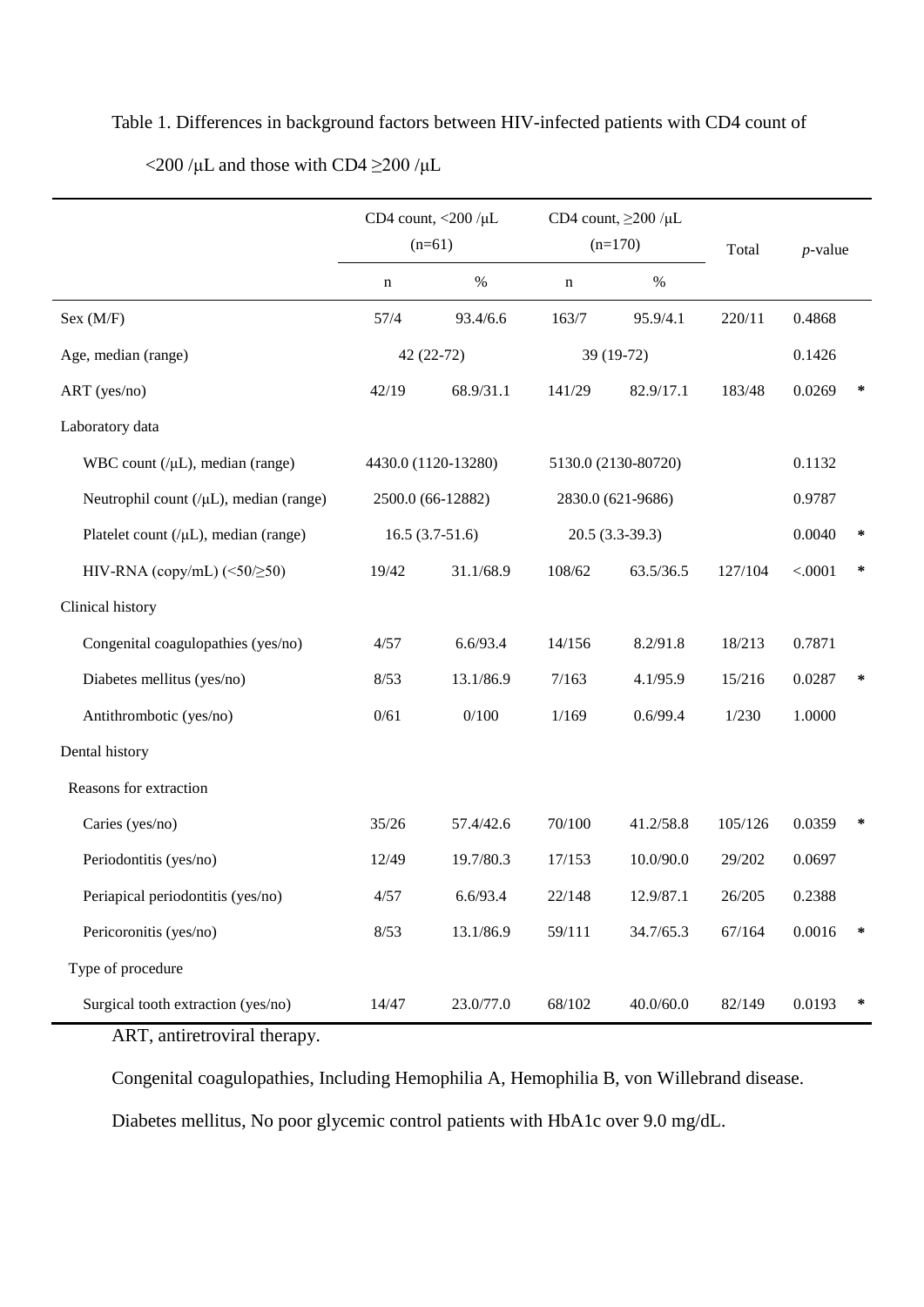|                                  | Number<br>of<br>patients | Median<br>(Range) | Complications | non-Complications | <b>Risk Difference</b><br>$(95\% \text{ CI})$ | Fisher<br>$p$ -value |
|----------------------------------|--------------------------|-------------------|---------------|-------------------|-----------------------------------------------|----------------------|
| Any CD4 count $(\mu L)$          | 231                      | 330 (3-1079)      | 12            | 219               | <b>NA</b>                                     |                      |
| CD4 count, $<$ 200 / $\mu$ L     | 61                       | $121(3-197)$      | $1(1.6\%)$    | 60 (98.4%)        | $-4.8312$                                     | 0.1910               |
| 170<br>CD4 count, $\geq$ 200 /µL |                          | 400 (202-1079)    | $11(6.5\%)$   | 159 (93.5%)       | $(-9.7128, 0.0503)$                           |                      |

Table 2. Comparison of postoperative complications rate by CD4 count

postoperative complications (alveolar osteitis, n=10; surgical site infection, n=2).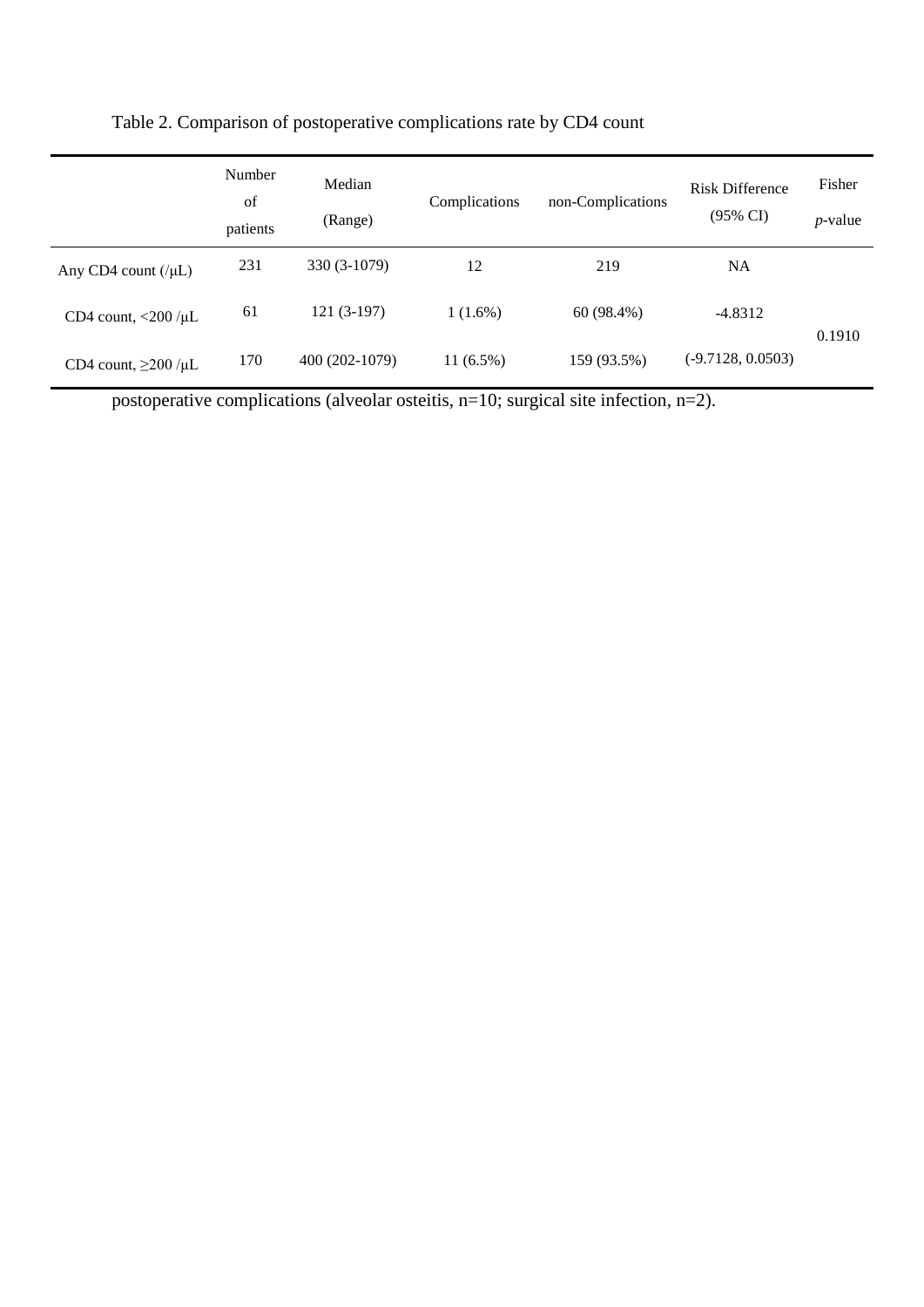| Variable                                  | Adjusted odds ratio | 95%CI            | $p$ -value |
|-------------------------------------------|---------------------|------------------|------------|
| Intercept                                 |                     |                  | 0.9736     |
| Anti-retroviral therapy                   | 3.786               | 0.601, 23.838    | 0.1562     |
| Platelet count $($ / $\mu$ L $)$          | 1.222               | 0.353, 4.231     | 0.7521     |
| HIV-RNA (copy/mL)                         | 1.000               | 1.000, 1.000     | 0.2507     |
| CD4 count (/ $\mu$ L), <200 vs $\geq$ 200 | 9.328               | 0.470, 185.229   | 0.1431     |
| Diabetes mellitus                         | < 0.001             | <0.001, >999.999 | 0.9682     |
| Caries                                    | 2.163               | 0.257, 18.208    | 0.4777     |
| Pericoronitis                             | 1.127               | 0.088, 14.483    | 0.9271     |
| Surgical tooth extraction                 | 22.037              | 1.519, 319.617   | 0.0234     |

## Table 3. Analysis of factors that influenced primary outcome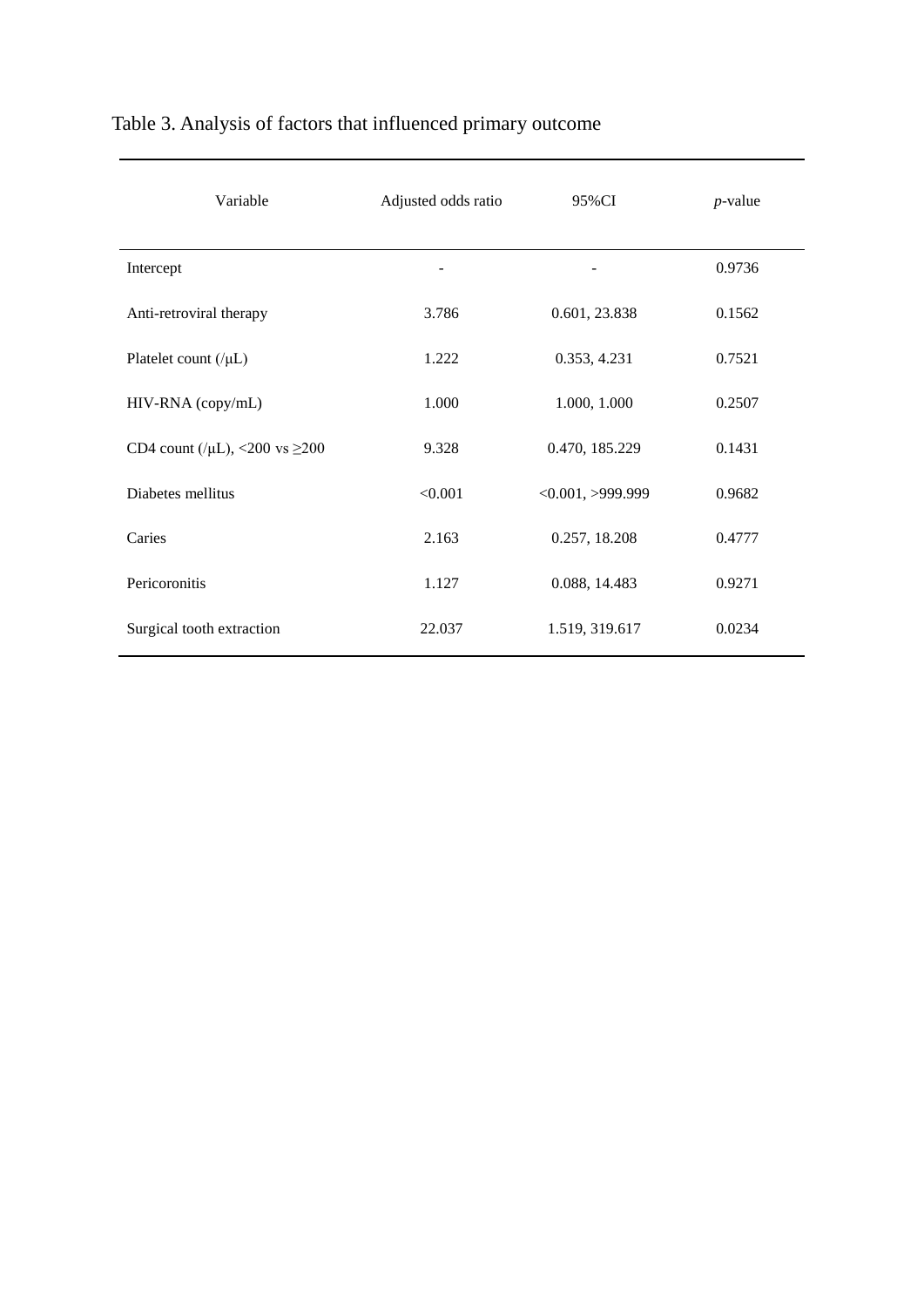|                                                     | Complications<br>$(n=12)$ |                    | non-Complications<br>$(n=219)$ |           | Total   | $p$ -value |        |
|-----------------------------------------------------|---------------------------|--------------------|--------------------------------|-----------|---------|------------|--------|
|                                                     | n                         | $\%$               | $\mathbf n$                    | $\%$      |         |            |        |
| Sex (M/F)                                           | $12/0$                    | 100/0              | 208/11                         | 95.0/5.0  | 220/11  | 1.0000     |        |
| Age, median (range)                                 |                           | 34.5 (24-54)       | 39 (19-72)                     |           |         | 0.0342     | $\ast$ |
| ART (yes/no)                                        | 10/2                      | 83.3/16.7          | 173/46                         | 79.0/21.0 | 183/48  | 1.0000     |        |
| Laboratory data                                     |                           |                    |                                |           |         |            |        |
| WBC count $($ / $\mu$ L $)$ , median (range)        |                           | 4970.0 (2990-6730) | 4980.0 (1120-80720)            |           |         | 0.6433     |        |
| Neutrophil count $($ / $\mu$ L $)$ , median (range) |                           | 2711.0 (1148-4489) | 2709.0 (66-12882)              |           |         | 0.6220     |        |
| Platelet count $($ / $\mu$ L $)$ , median (range)   | $20.6(16.3-30.5)$         |                    | $20.2(3.3-51.6)$               |           |         | 0.6195     |        |
| HIV-RNA (copy/mL) $(\leq 50/\geq 50)$               | 8/4                       | 66.7/33.3          | 119/100                        | 54.3/45.7 | 127/104 | 0.5544     |        |
| CD4 count (/ $\mu$ L) (<200/ $\geq$ 200)            | 1/11                      | 8.3/91.7           | 60/159                         | 27.4/72.6 | 61/170  | 0.1910     |        |
| Clinical history                                    |                           |                    |                                |           |         |            |        |
| Congenital coagulopathies (yes/no)                  | 1/11                      | 8.3/91.7           | 17/202                         | 7.8/92.2  | 18/213  | 1.0000     |        |
| Diabetes mellitus (yes/no)                          | 0/12                      | 0/100              | 15/204                         | 6.8/93.2  | 15/216  | 1.0000     |        |
| Antithrombotic (yes/no)                             | 0/12                      | 0/100              | 1/218                          | 0.5/99.5  | 1/230   | 1.0000     |        |
| Dentall history                                     |                           |                    |                                |           |         |            |        |
| Reasons for extraction                              |                           |                    |                                |           |         |            |        |
| Caries (yes/no)                                     | 4/8                       | 33.3/66.7          | 101/118                        | 46.1/53.9 | 105/126 | 0.5539     |        |
| Periodontitis (yes/no)                              | $1/11$                    | 8.3/91.7           | 28/191                         | 12.8/87.2 | 29/202  | 1.0000     |        |
| Periapical periodontitis (yes/no)                   | 0/12                      | 0/100              | 26/193                         | 11.9/88.1 | 26/205  | 0.3698     |        |
| Pericoronitis (yes/no)                              | 8/4                       | 66.7/33.3          | 59/160                         | 26.9/73.1 | 67/164  | 0.0062     | $\ast$ |
| Type of procedure                                   |                           |                    |                                |           |         |            |        |
| Surgical tooth extraction (yes/no)                  | $10/2\,$                  | 83.3/16.7          | 72/147                         | 32.9/67.1 | 82/149  | 0.0007     | *      |

Table 4. Differences in background factors between HIV-infected patients with postoperative complications appears or not

ART, antiretroviral therapy.

Congenital coagulopathies, Including Hemophilia A, Hemophilia B, von Willebrand disease.

Diabetes mellitus, No poor glycemic control patients with HbA1c over 9.0 mg/dL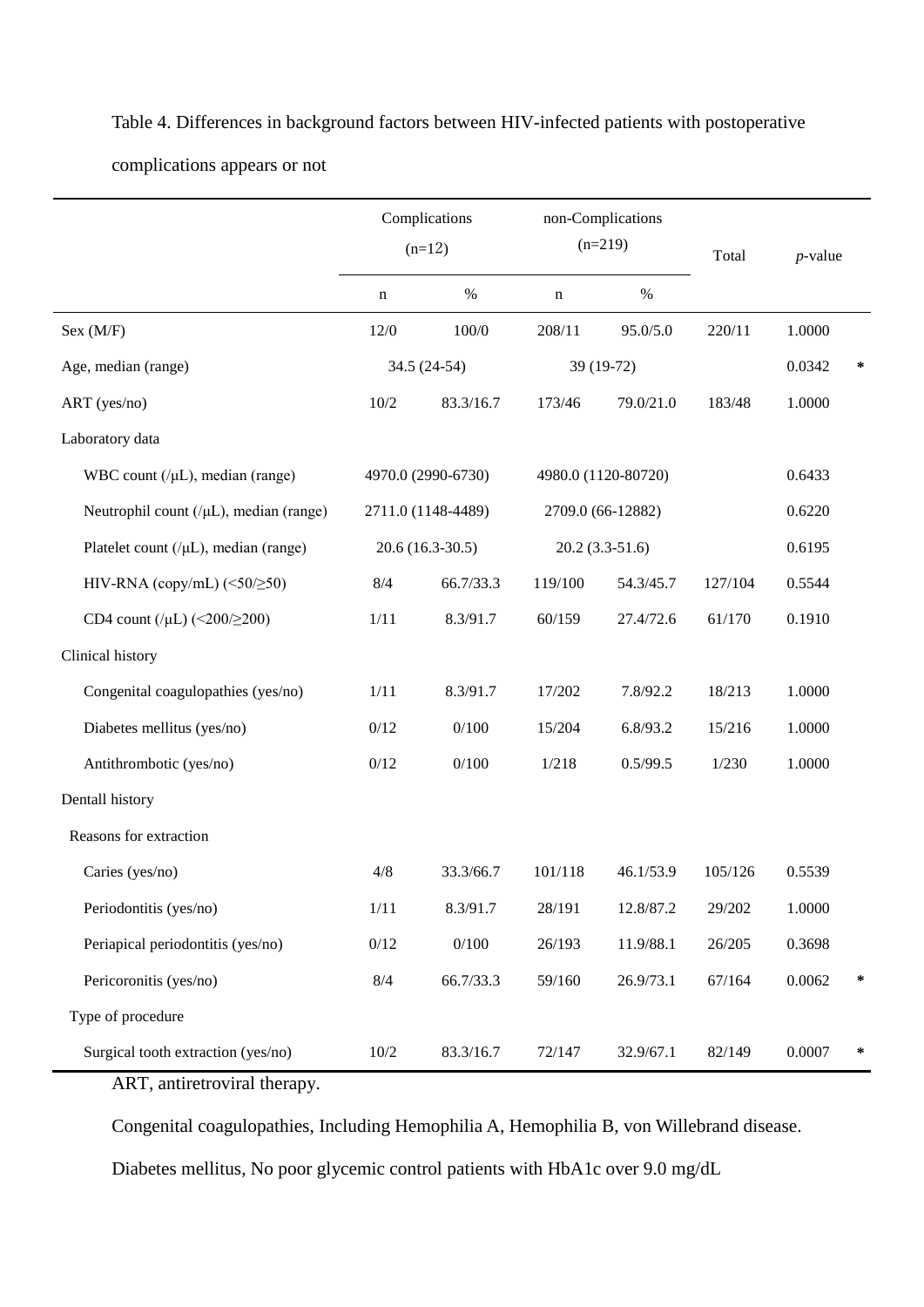|                              | Robinson et al | Porter et al | Glick et al | Dodson et al | Dodson      | Nakagawa et al  |
|------------------------------|----------------|--------------|-------------|--------------|-------------|-----------------|
|                              | (21)           | (22)         | (12)        | (23)         | (24)        | (present study) |
| Year                         | 1992           | 1993         | 1994        | 1994         | 1997        | 2020            |
| Country                      | UK             | UK           | <b>USA</b>  | <b>USA</b>   | <b>USA</b>  | Japan           |
| HIV patients                 |                |              |             |              |             |                 |
| Total complications rate (%) | 5/163(3.1)     | 4/100(4.0)   | 16/326(4.9) | 9/43(20.9)   | 17/76(22.4) | 12/231(5.2)     |
| Surgical extraction rate (%) | 2/14(14.3)     |              | 4/34(11.8)  |              |             | 10/82(12.2)     |
| non-HIV patients             |                |              |             |              |             |                 |
| Total complications rate (%) | 3/70(4.3)      | 2/68(2.9)    |             | 3/101(3.0)   | 10/75(13.3) |                 |
| Surgical extraction rate (%) |                |              |             |              |             |                 |

Table 5. Comparison of postoperative complications rate between the present and previous

studies

Data are number of extractions (percentage)